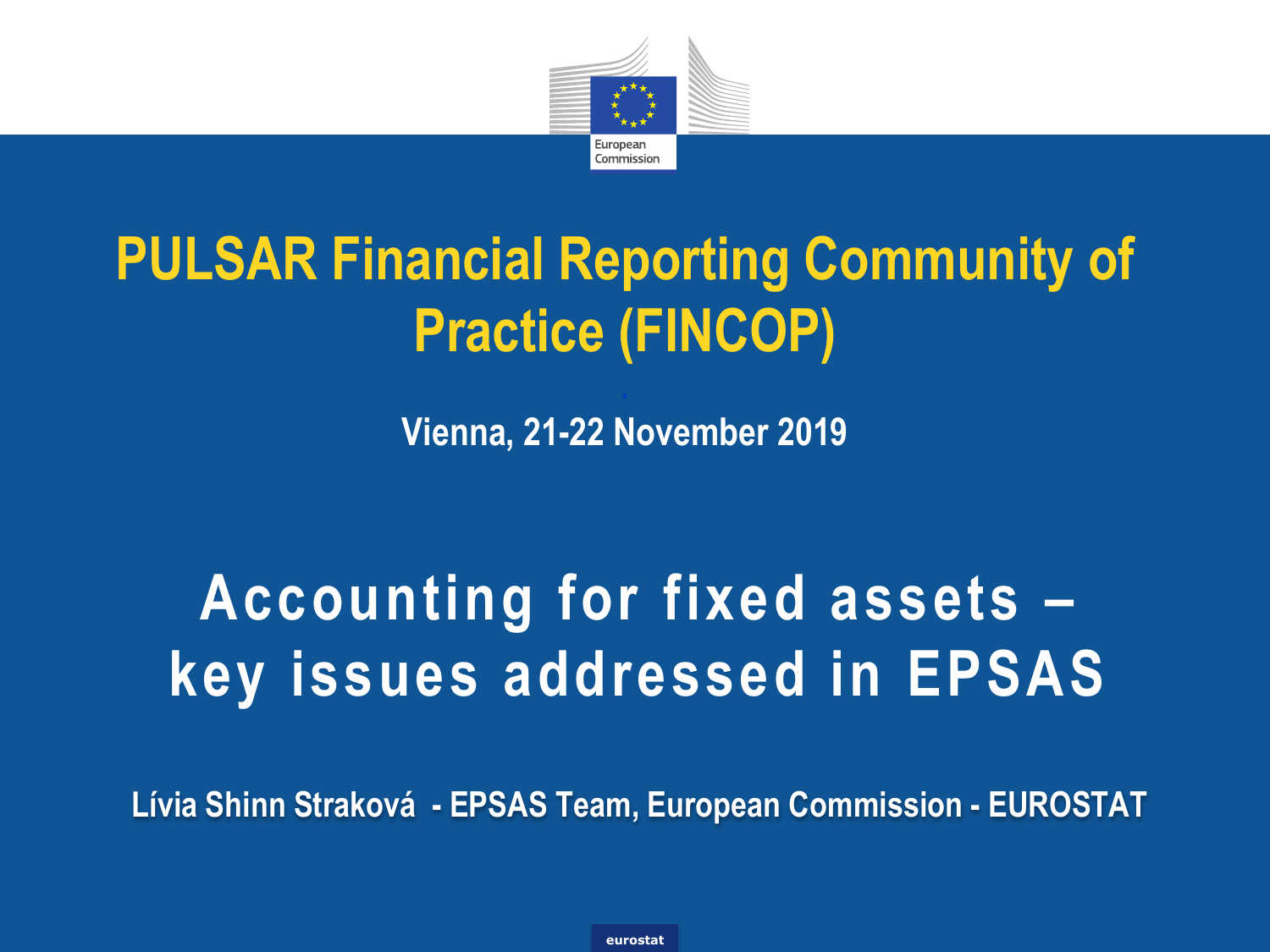## **Preparatory work for future EPSAS standard setting: Accounting for fixed assets**

- 1. PwC Study 2014
- 2. EPSAS First Time Implementation guidance
- 3. EPSAS Issue Papers on:
	- Infrastructure assets
	- Military assets
	- Heritage assets
- 4. EPSAS current developments

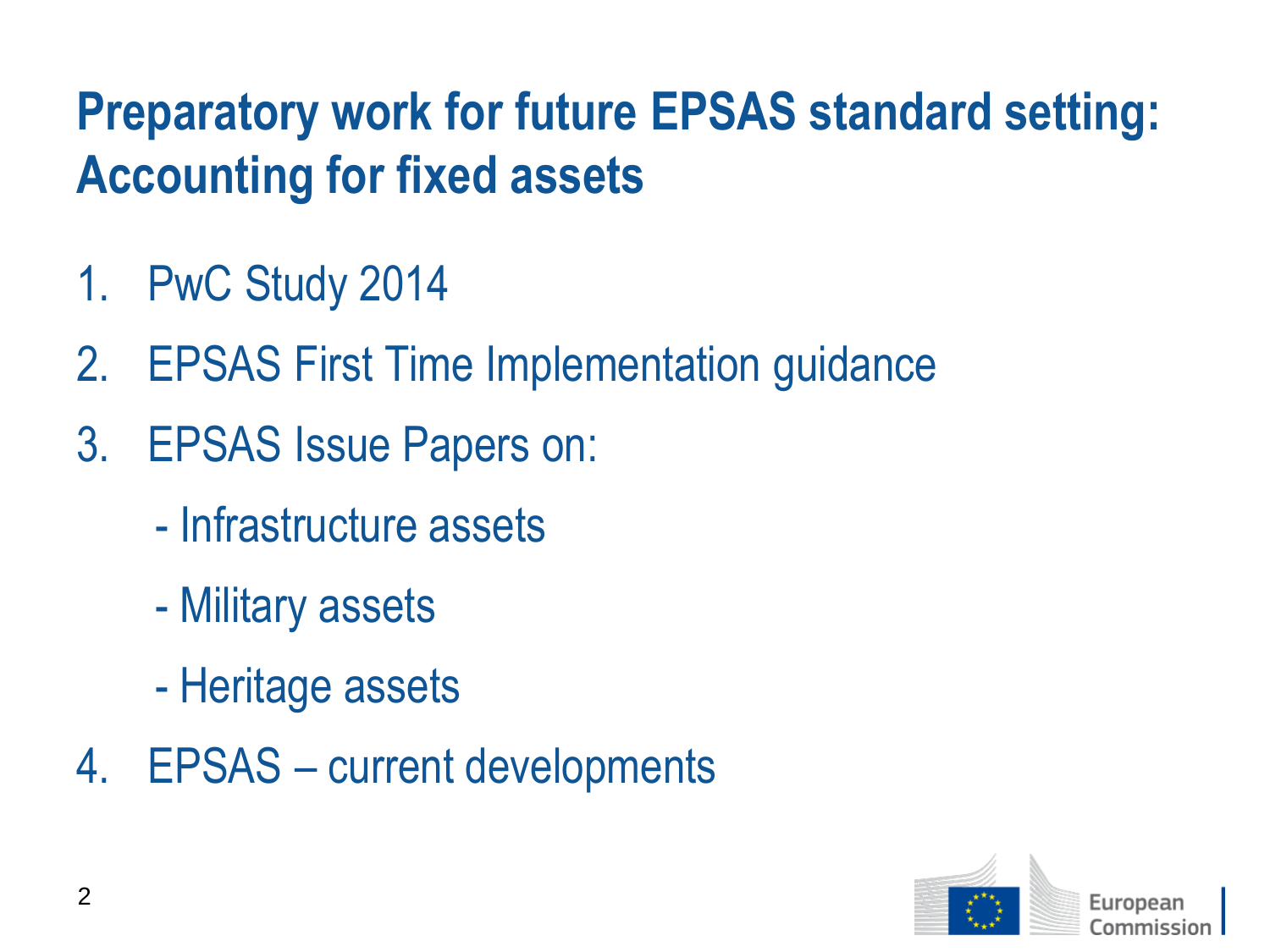#### **Number of governments maintaining a physical inventory of fixed assets**



Source: PwC analyses of IPSAS standards and their application in the EU Member States (2014)

#### **Number of governments recognising fixed assets in the statement of financial position**



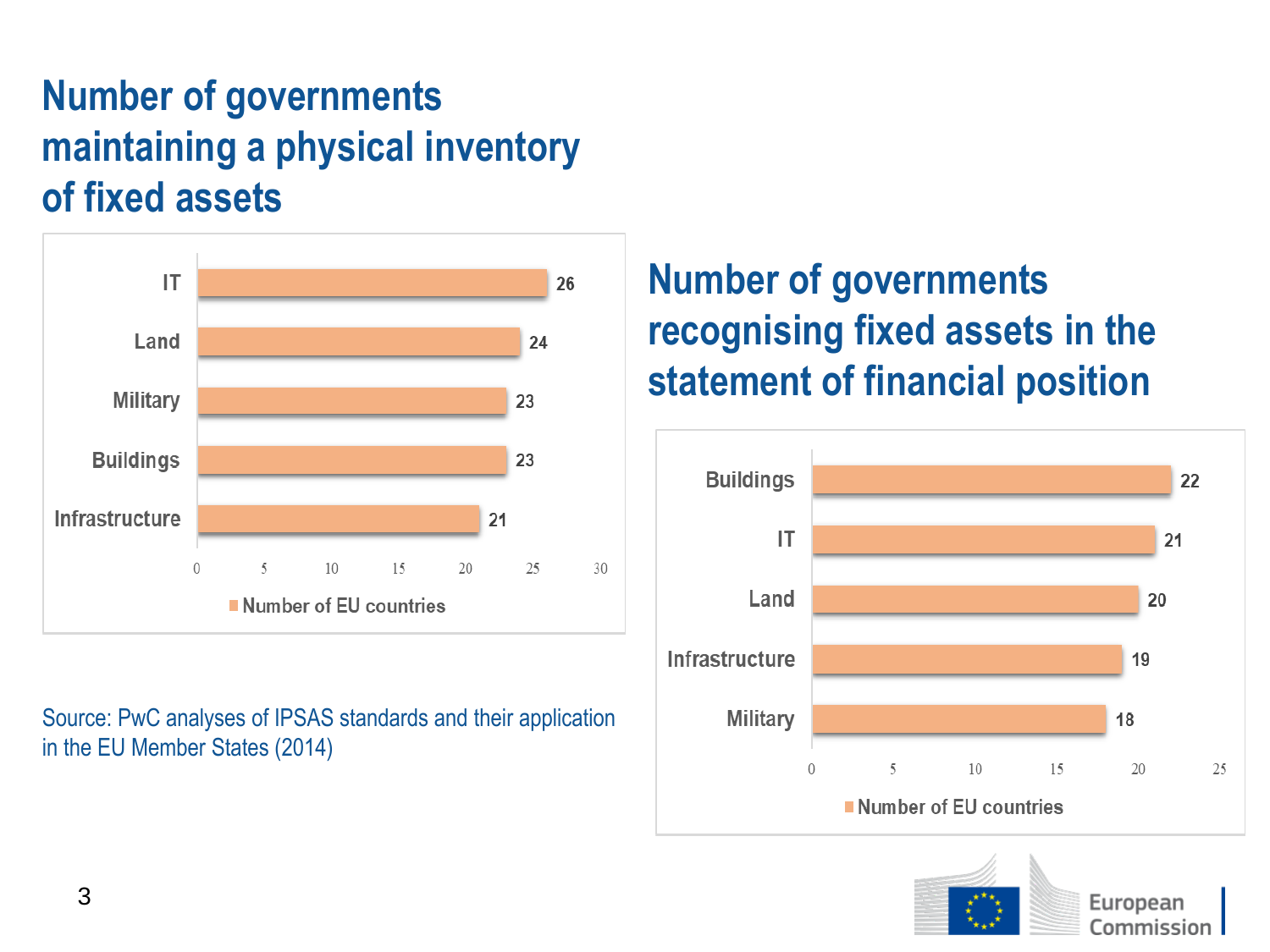### **EPSAS First Time Implementation guidance**

The FTI guidance is focused on supporting the production of general purpose financial statements of public sector entities, moving towards accrual basis of accounting, and in particular the first accrual-based Opening Balance Sheet (OBS).

#### ➢ **Recognition**

Statement of financial position (balance sheet)

- **Property, Plant and Equipment** (PPE), in particular real estate and infrastructure assets
- **Heritage assets**
- **Military equipment**

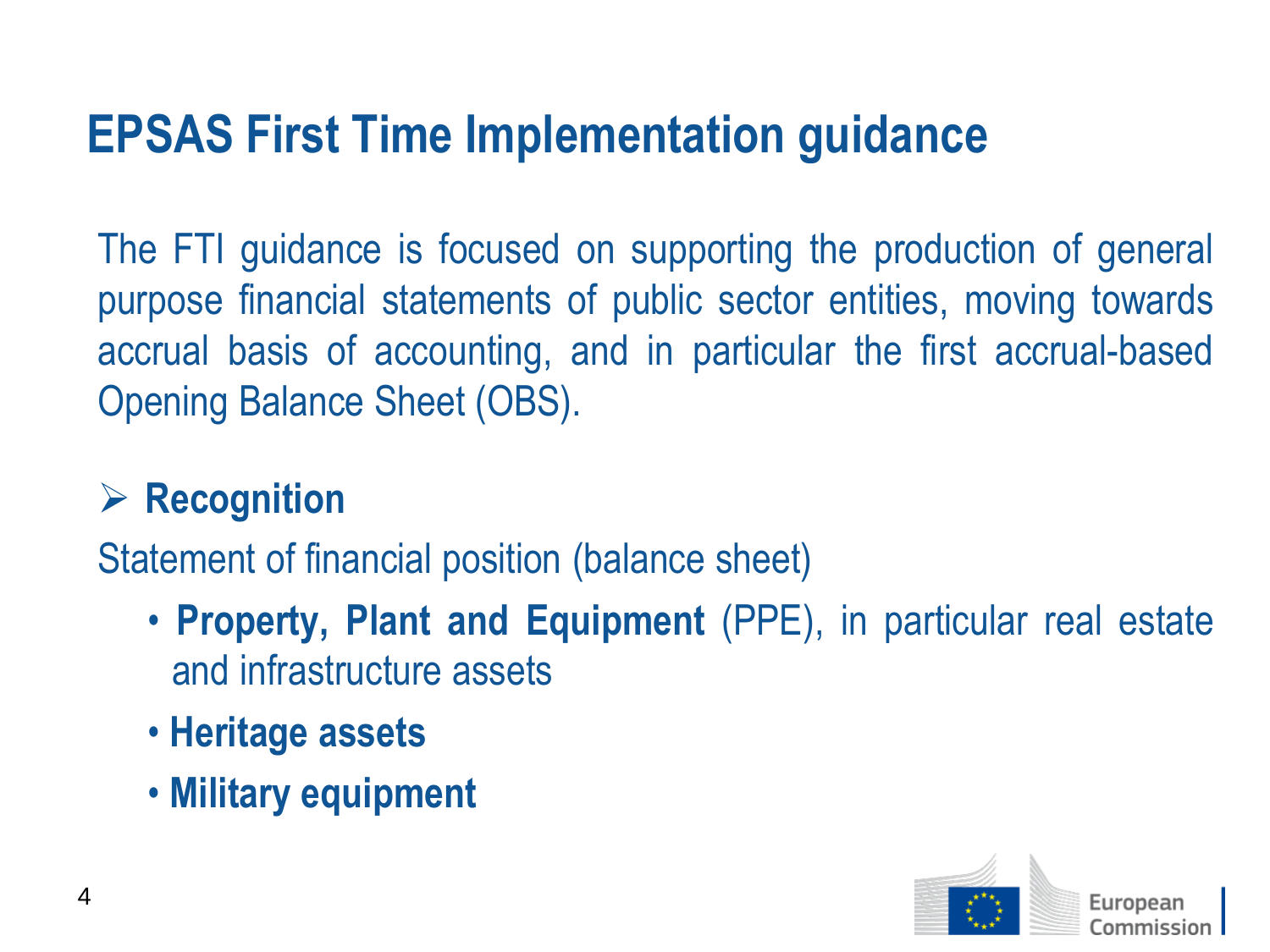

# **FTI - PPE**

#### ➢ **Initial measurement**

*Illustrative decision tree*

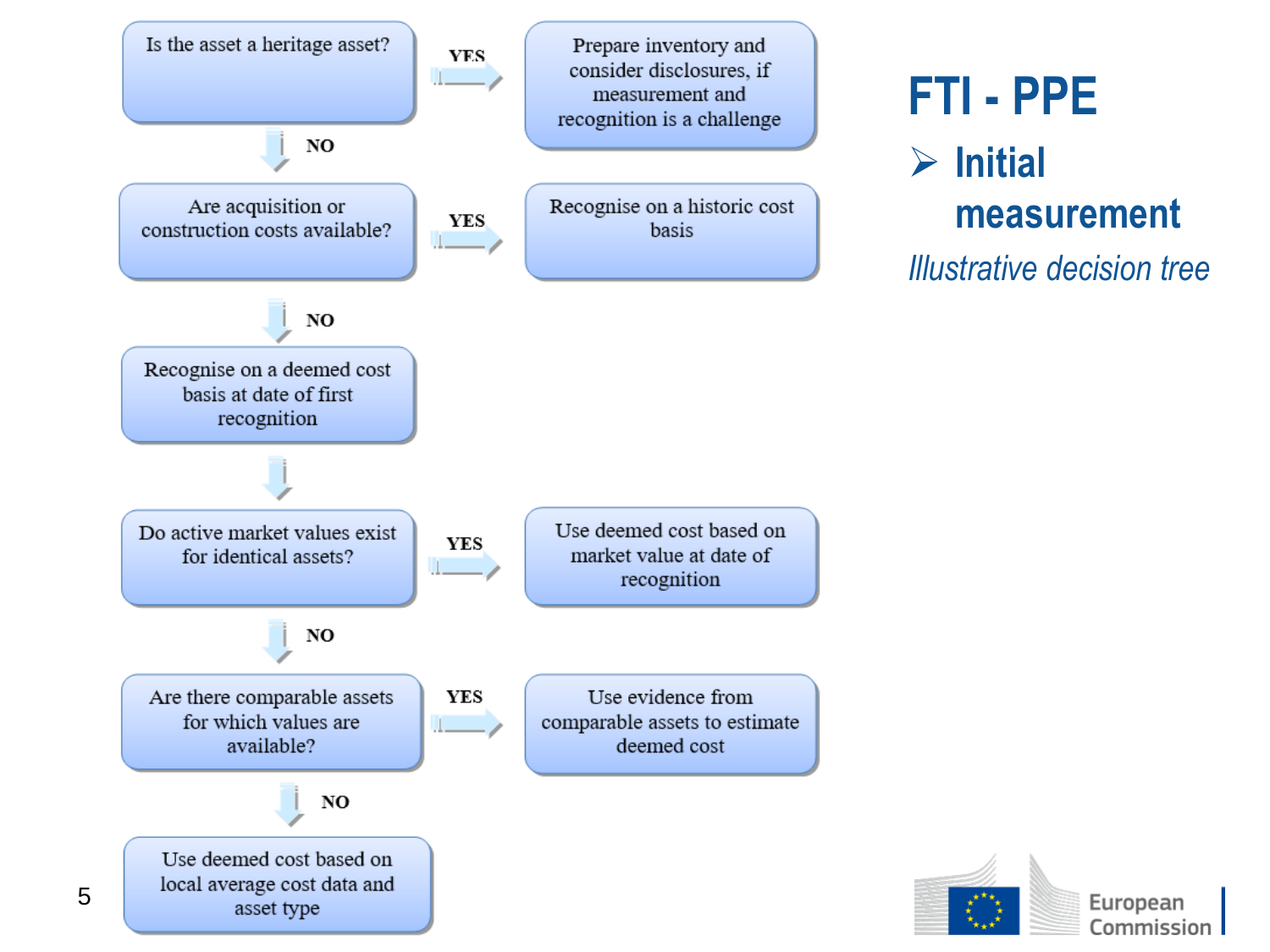## *EPSAS Issues Papers*

### **2016 – 2017**

- Small and less risky entities
- **Options in IPSAS**
- **Taxes**
- **Heritage**
- **Employee benefits**
- Social benefits
- **Infrastructure assets**
- Segment reporting
- **Military assets**
- Social contributions

### **2017 – 2018**

- Intangible assets
- Charts of Accounts
- **Disclosures**
- Provisions, contingent assets & liabilities, fin. guarantees
- Loans and borrowings
- Discount rates
- Grants and other transfers
- Notion of control
- Consolidation of FS
- Concession arrangements

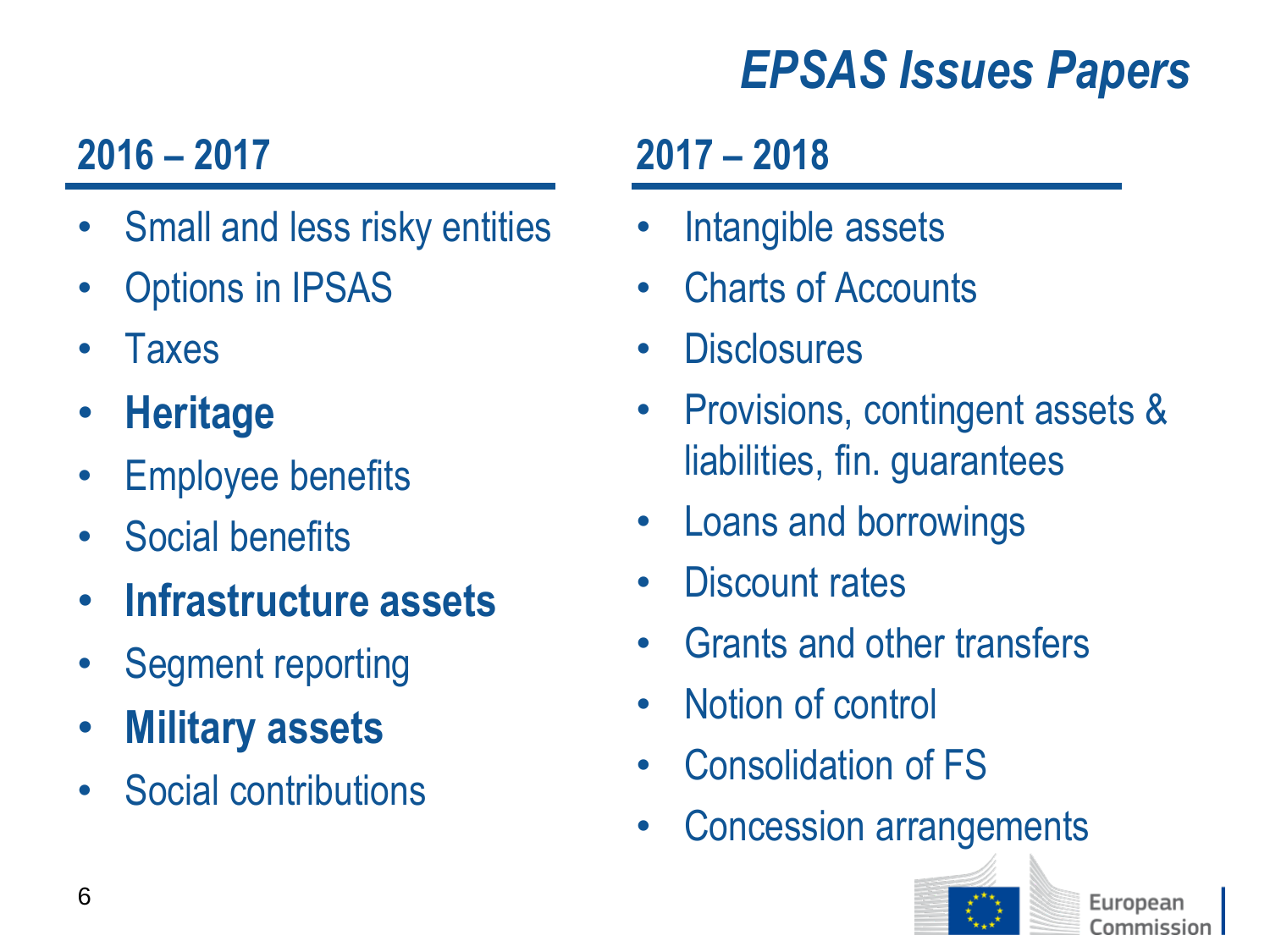### **EPSAS Issues Papers** - content

- ➢ Commissioned with a view to informing EPSAS work on issues that have been raised as particularly important by MSs' experts and EPSAS stakeholders
- $\triangleright$  The papers cover subjects such as:
	- the accounting treatment in IPSAS, IFRS, Commission's own accounting rules, selected Member States, ESA/GFS, NATO accounting framework (NAF)
	- problematic points/ issues with regards to definition, recognition, measurement and disclosure
	- advantages and disadvantages of the existing approaches
	- possible ways forward for EPSAS

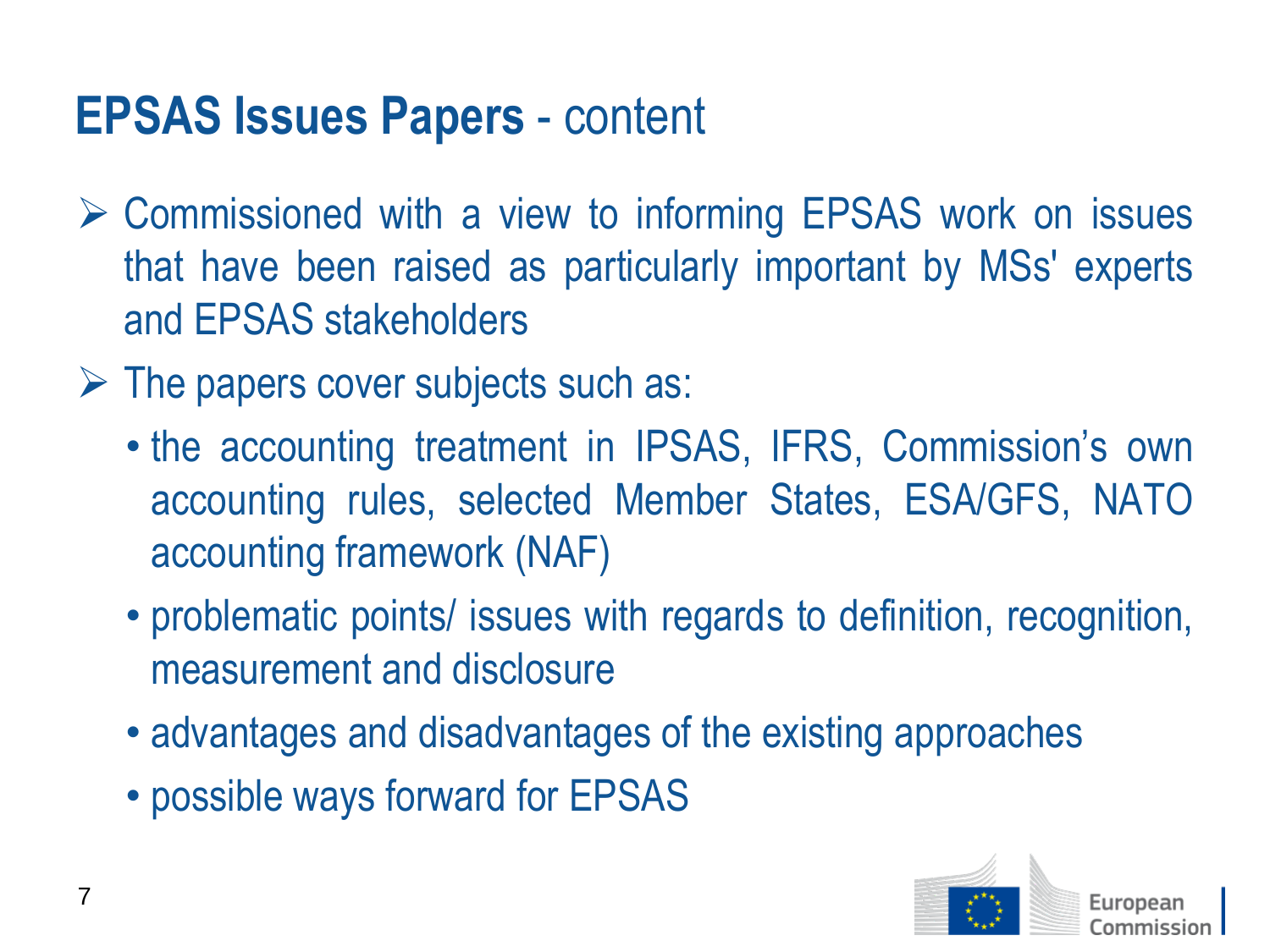## **Issue Paper on INFRASTRUCTURE ASSETS**

#### *Why are infrastructure assets significant for public sector accounting?*

- Currently one of the most material items within PPEs
- Specialized immovable assets with significant service potential and/or economic benefits
- Supporting investment in these assets is one of the EC's top priorities

#### *Challenges for the accounting of infrastructure assets:*

- On an international level no specific standard on the accounting of infrastructure assets exists
- IPSAS 17 is seen by some MS as problematic for the accounting and measurement of public infrastructure, e.g. component approach
- Accounting for infrastructure in accordance with IPSAS is seen as cumbersome (e.g. stocktaking, impairment)
- link [EPSAS IP on Infrastructure assets](https://ec.europa.eu/eurostat/web/epsas/key-documents/technical-developments)

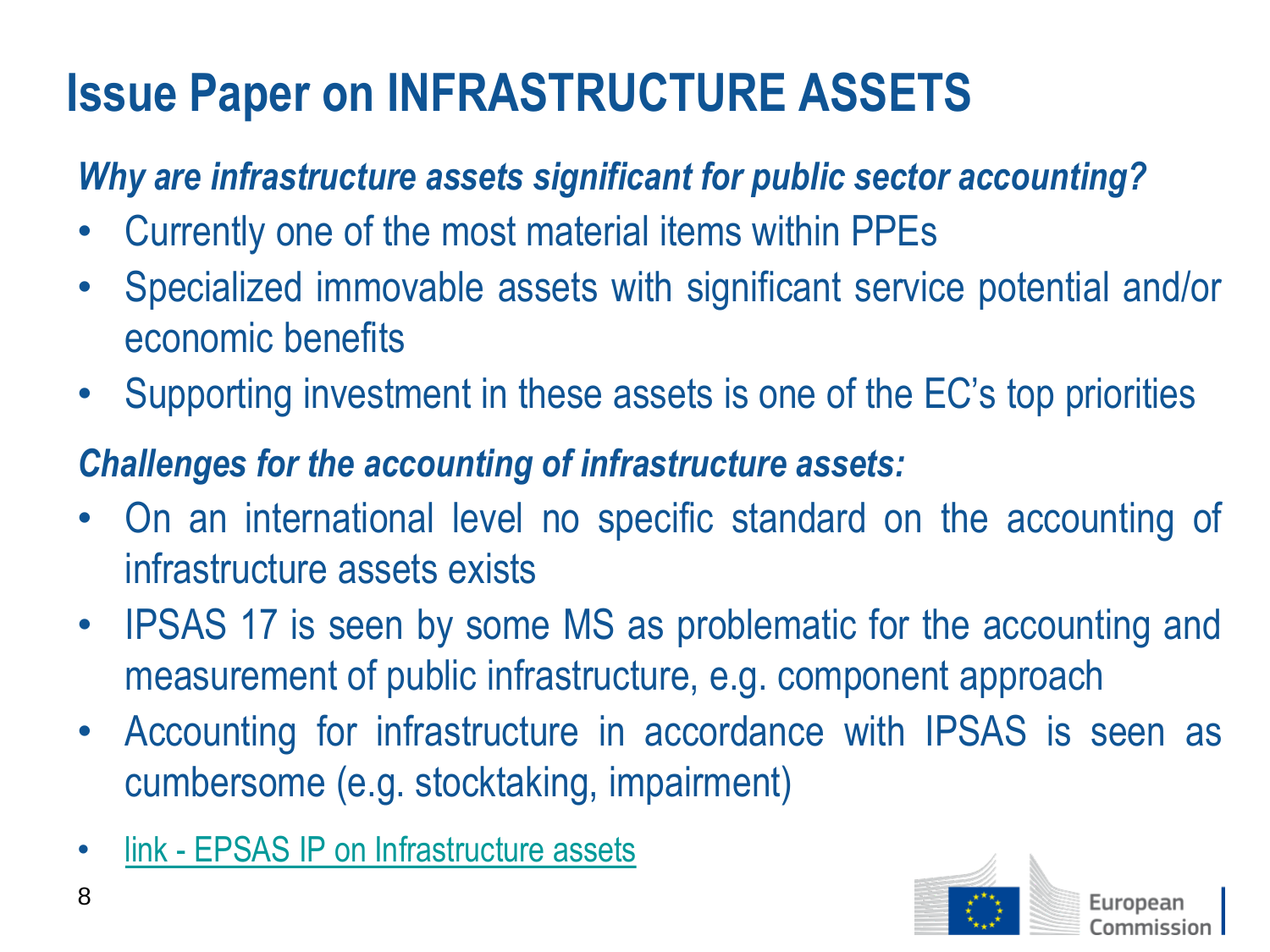### **Infrastructure assets – central government level**



Source: PwC analyses of IPSAS standards and their application in the EU Member States (2014)

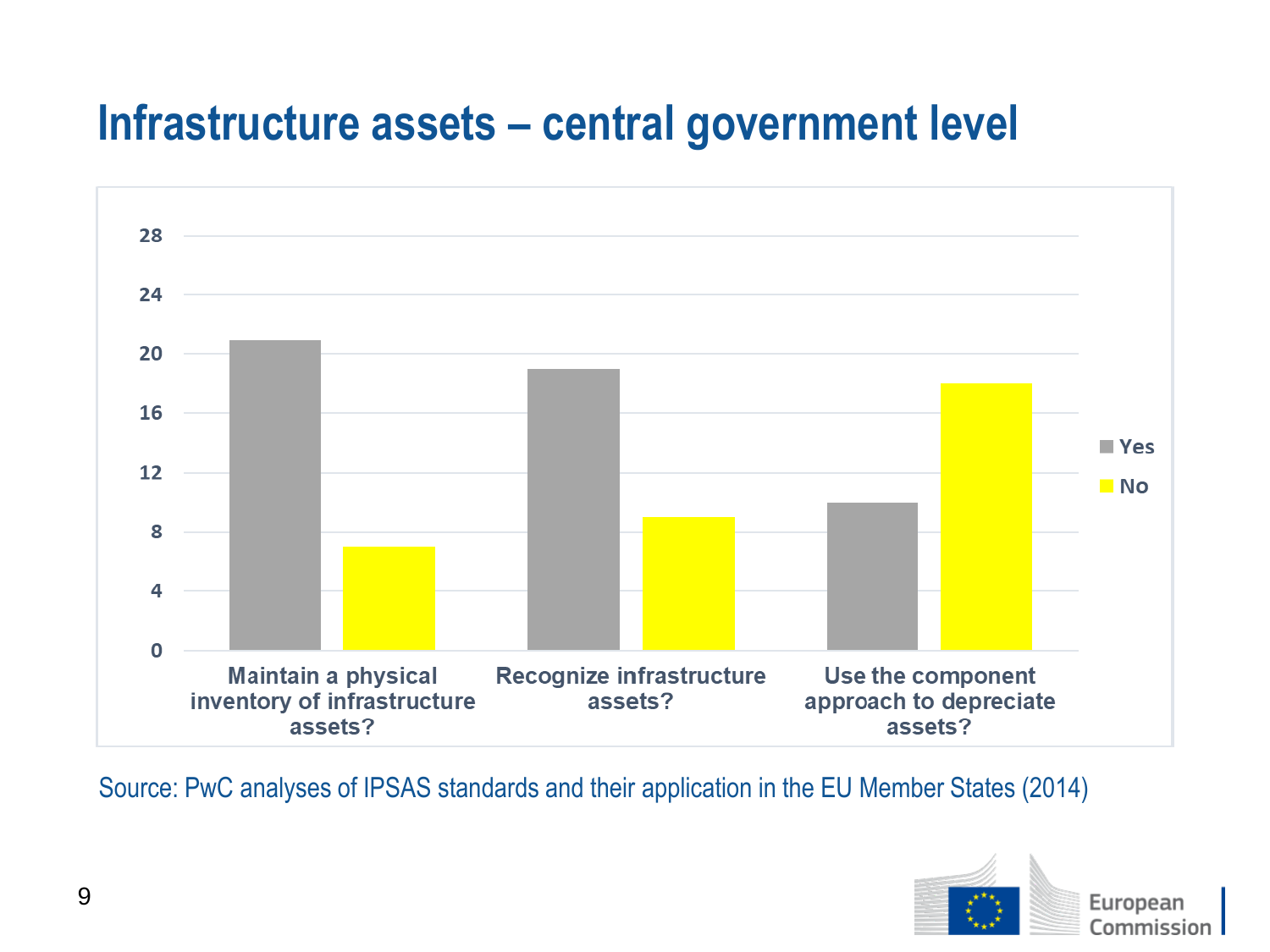## **Issue Paper on MILITARY ASSETS**

#### *Why are military assets significant for public sector accounting?*

- Military assets can encompass a large variety of assets
- Civilian assets (e.g. office buildings) versus specific assets (e.g. nuclear weapons)
- Internationally no specific standard on the accounting treatment of military assets; IPSAS 17 also applies to military assets

#### *Challenges for the accounting of military assets*

- Main practical difficulties and sensitivities that may arise with the recognition and measurement of military assets, and how they could be addressed
- Comprehensive stocktaking and recognition of military assets in the OBS is needed
- link [EPSAS IP on Military assets](https://ec.europa.eu/eurostat/web/epsas/key-documents/technical-developments)

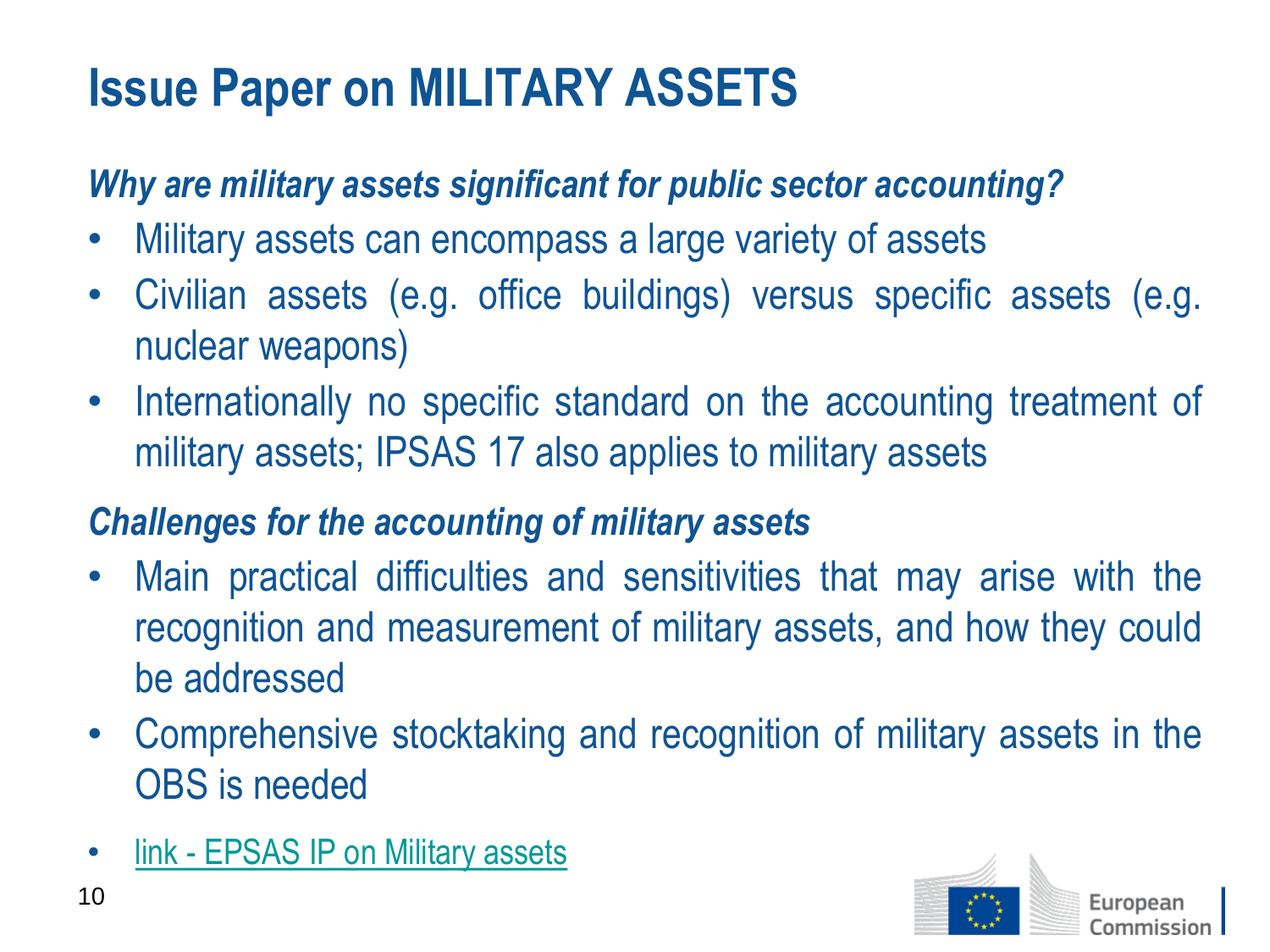### **Military assets – central government level**



Source: PwC analyses of IPSAS standards and their application in the EU Member States (2014)

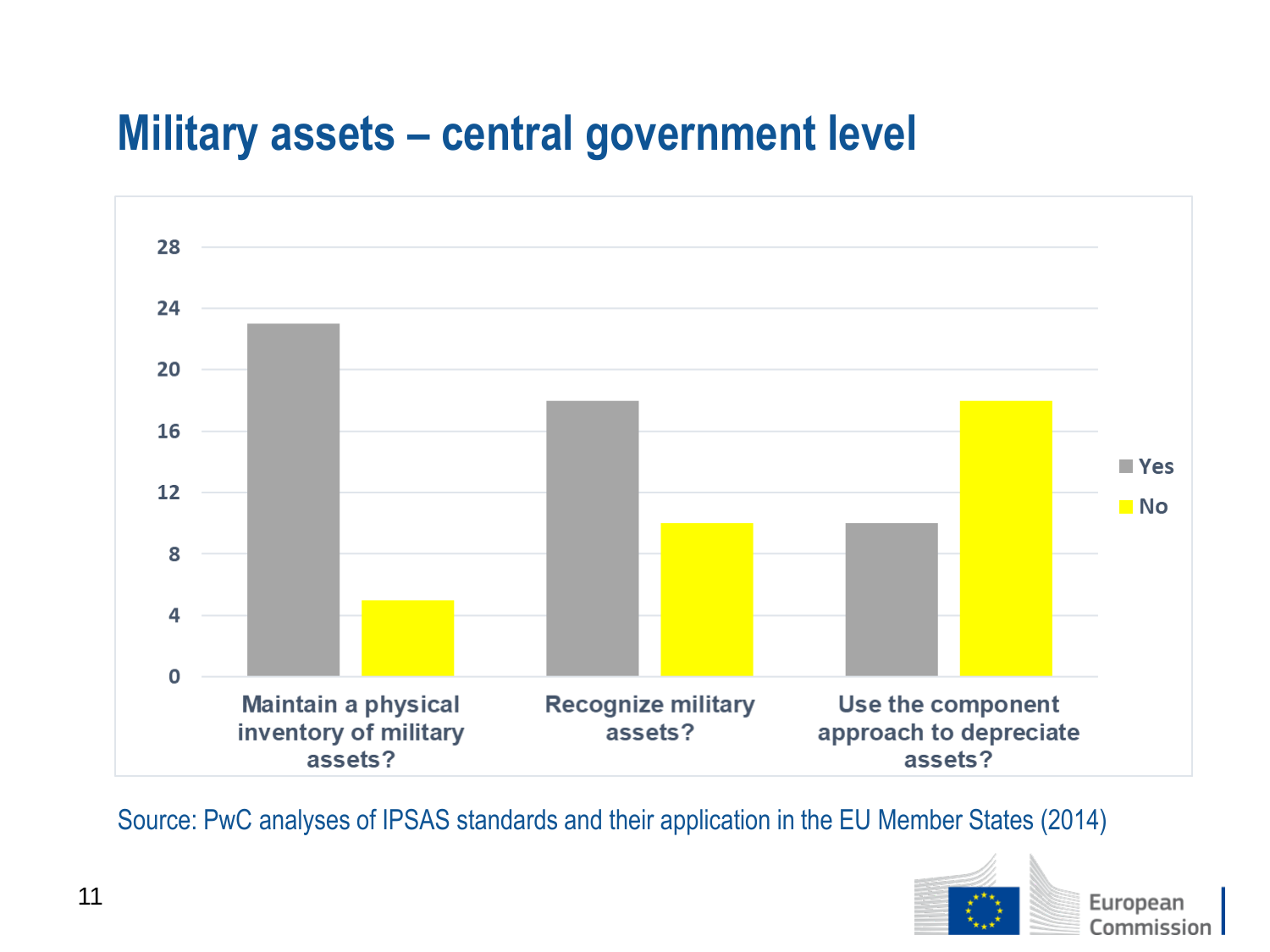## **Issue Paper on HERITAGE ASSETS**

#### *Why are heritage assets significant for public sector accounting?*

- Cultural value
- Often high volumes and significance
- **Preservation for future generations**

#### *Challenges for the accounting of heritage assets*

- Prohibitions/restrictions on disposal
- Valuation of heritage assets:
- Value may increase over time even if physical deterioration
- Determining the cost of heritage preservation and accounting for related obligations
- link [EPSAS IP on Heritage assets](https://ec.europa.eu/eurostat/web/epsas/key-documents/technical-developments)

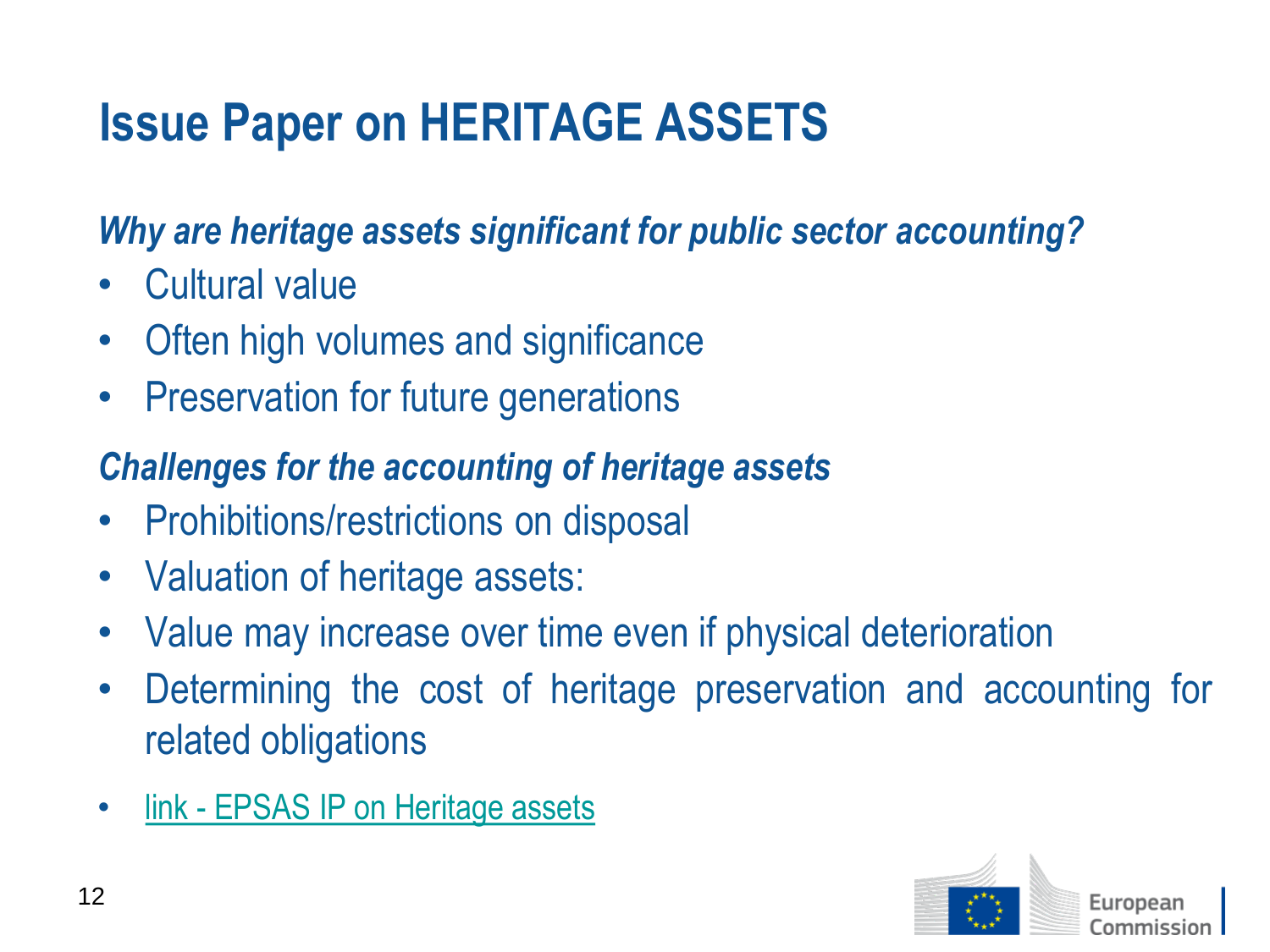## **EPSAS – current developments**

#### *Screening of IPSAS standards against EPSAS CF*

- Check consistency of individual IPSAS standards with the draft EPSAS Conceptual Framework, with a view to informing future EPSAS standard setting
- A pilot is run covering three IPSAS standards with different complexity: IPSAS 2, IPSAS 17 and IPSAS 41

#### *EPSAS work on measurement*

- **Conceptual**: How the different measurement bases for assets and liabilities serve objectives, in particular accountability and decisionmaking, of financial reporting under EPSAS?
- **Practical**: Develop analysis relating measurement bases